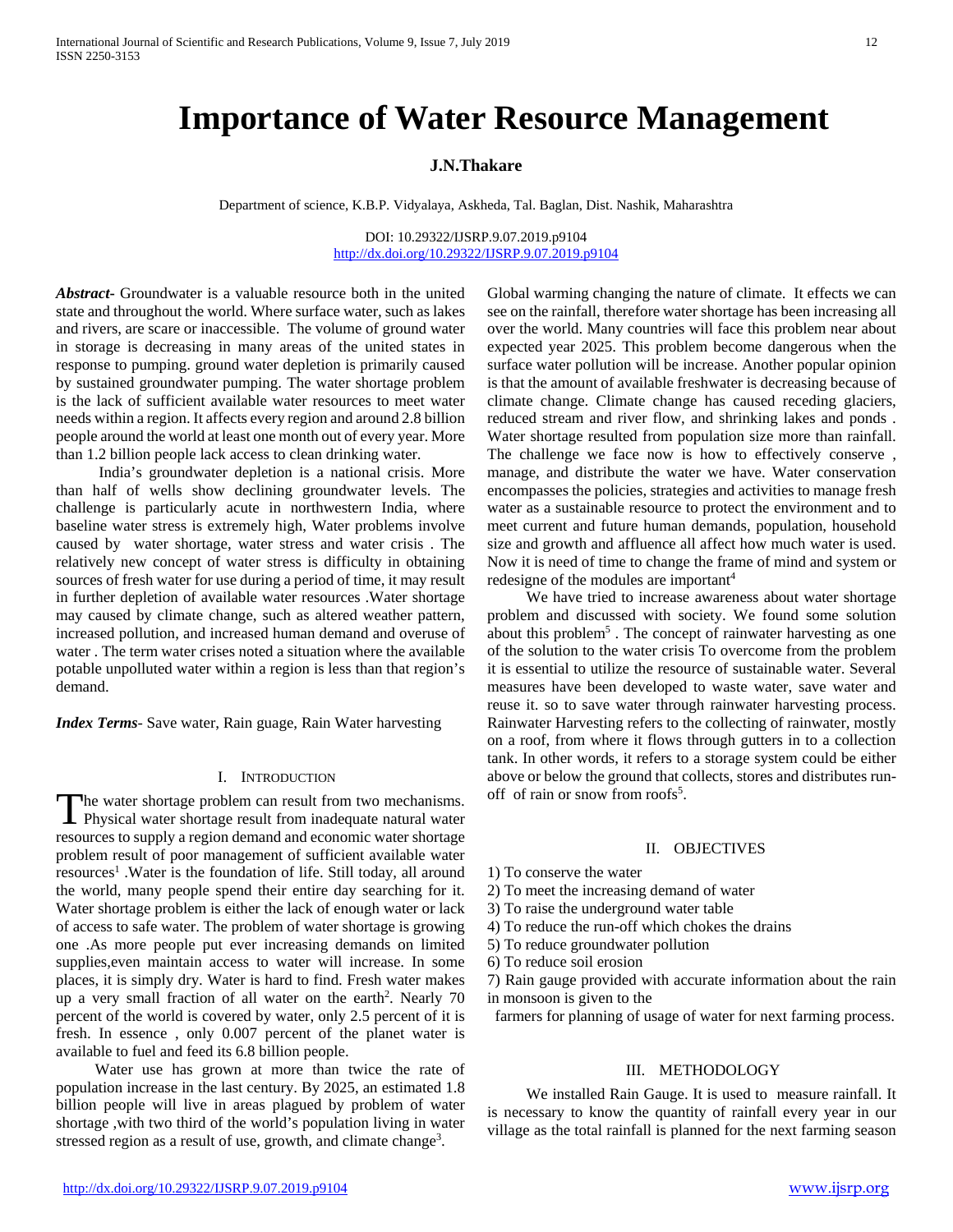and the proper use of drinking water. It is also helpful to school life, students gain knowledge of the rain fed equipment and how they measure the rainfall so we installed rain gauge equipment at the school. Students took reading of rainfall every 24 hours in the monsoon season and is provided with accurate information about the rain in monsoon is given to the farmers for planning of usage of water for next farming process. In this way the farmers are told to show the total rainfall in mansoon and to plan accordingly.It is also help to calculation of amount of water recharge nearby bore wel through rain water harvesting. In monsoon of year 2018 every day students took reading of rainfall with the help of rain guage and record the rainfall of every month. In Askheda village of Nashik district(Maharashtra). It was total rain about 504.3 mm.



## **Rain fall in year 2018**

| <b>Month</b>       | June | July  | <b>August</b> | Sept. | Oct. | <b>Toatal Rain</b><br>Fall |
|--------------------|------|-------|---------------|-------|------|----------------------------|
| Rain fall in<br>mm | 45   | 175.5 | 162.2         | 40.6  | 81.0 | 504.3                      |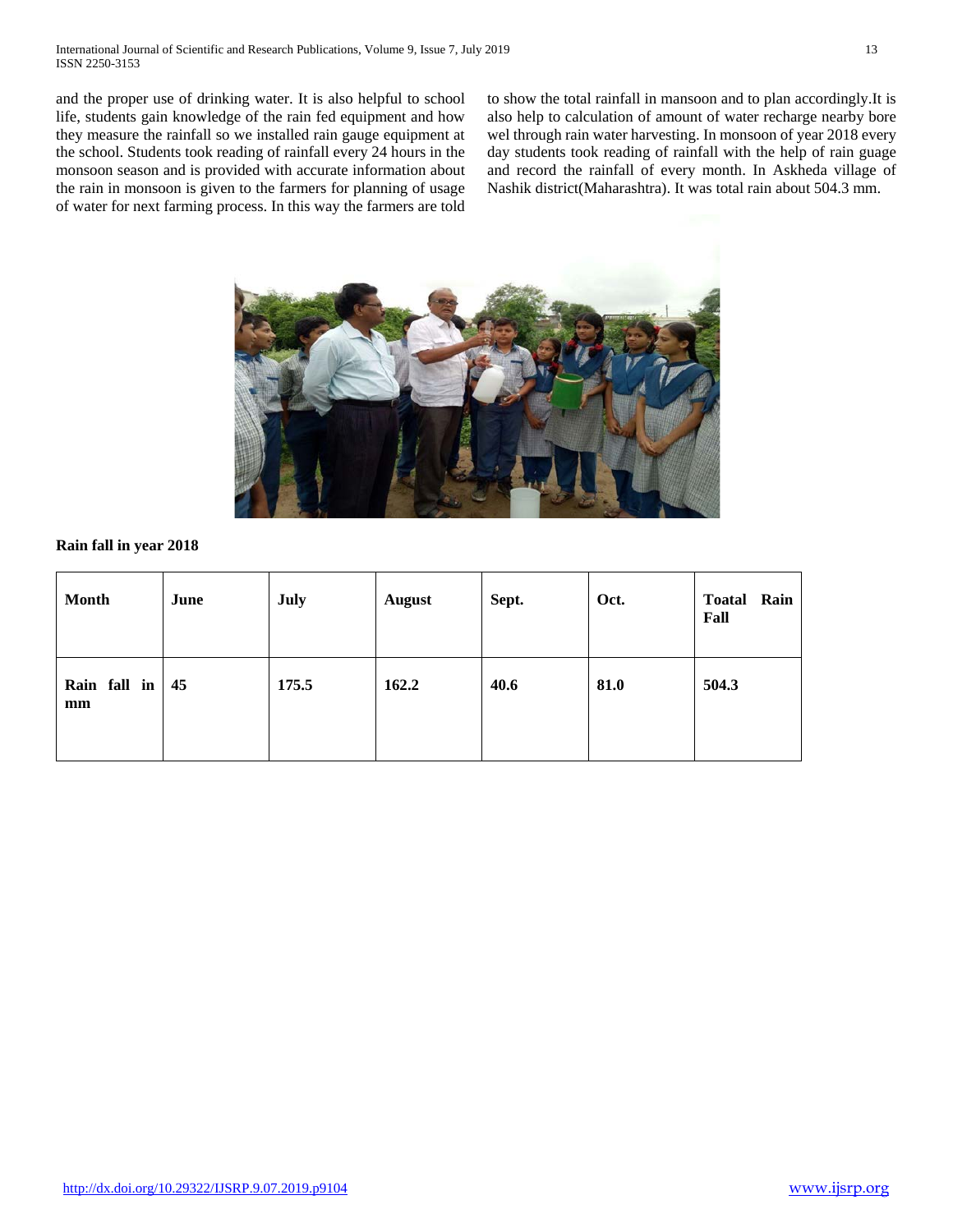





 The students dug a pit measure of ten by ten foot near the tube wel and filled the pit of coal, pieces of brick and sand and left the entire water of the rain fall through the pipeline from the new building roof.students calculate the area of roof in square meter and total water recharge with the help of total rainfall data was calculated by by following formula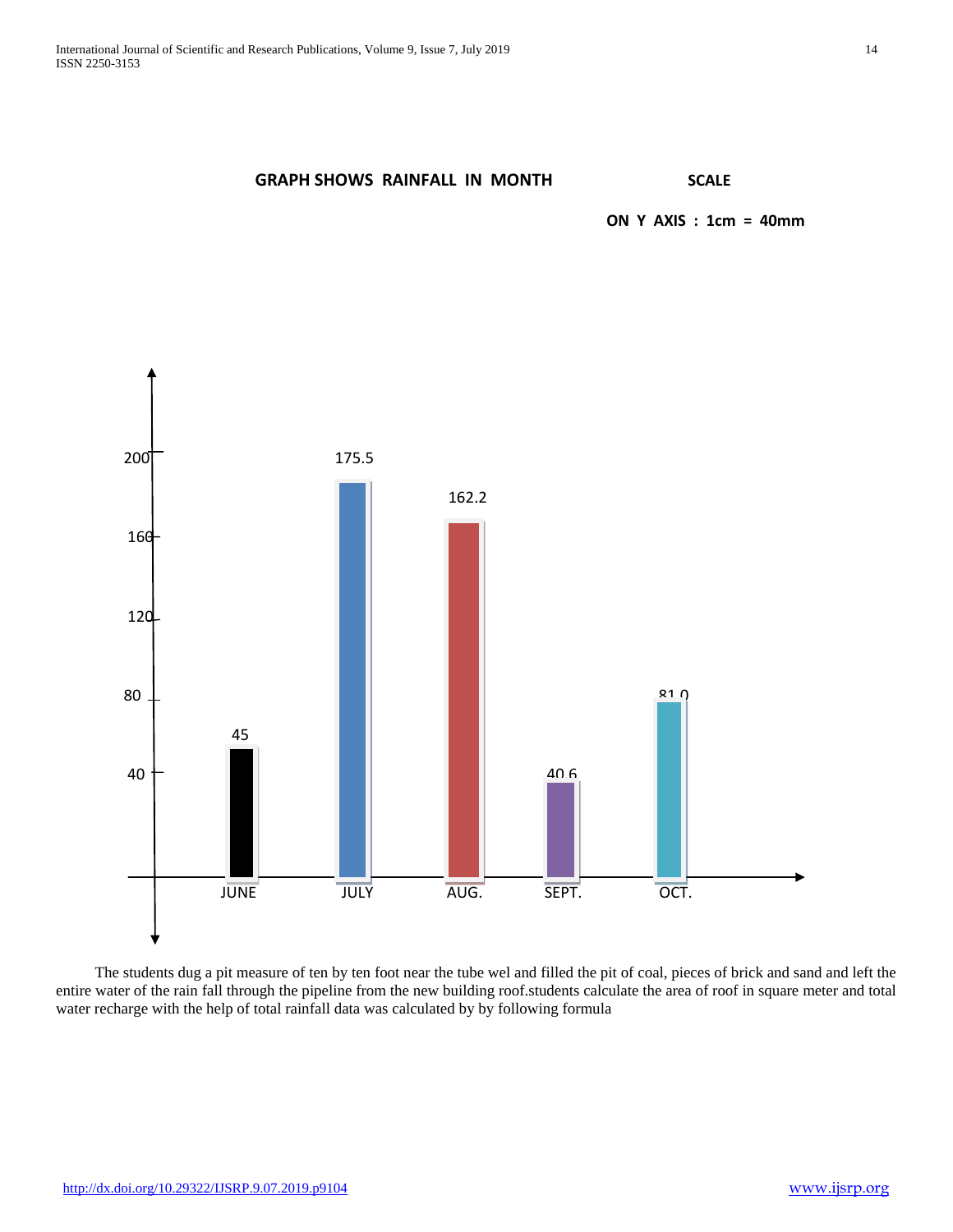# IV. RAIN WATER HARVESTING & RECHARGING PROJECT

(Area of Roof in meter)X(Average Rain (meter))x(Coefficient of Rain stream) 269.38 x 0.5 x 0.8 107.8 cu.m. 107800 lit. ( 1cum = 1000 lit) One Lakh seven thousand eight hundred lit. water was accumulated near Tube well in year 2018

It became helpful to solve Drinking Water problem in Summer season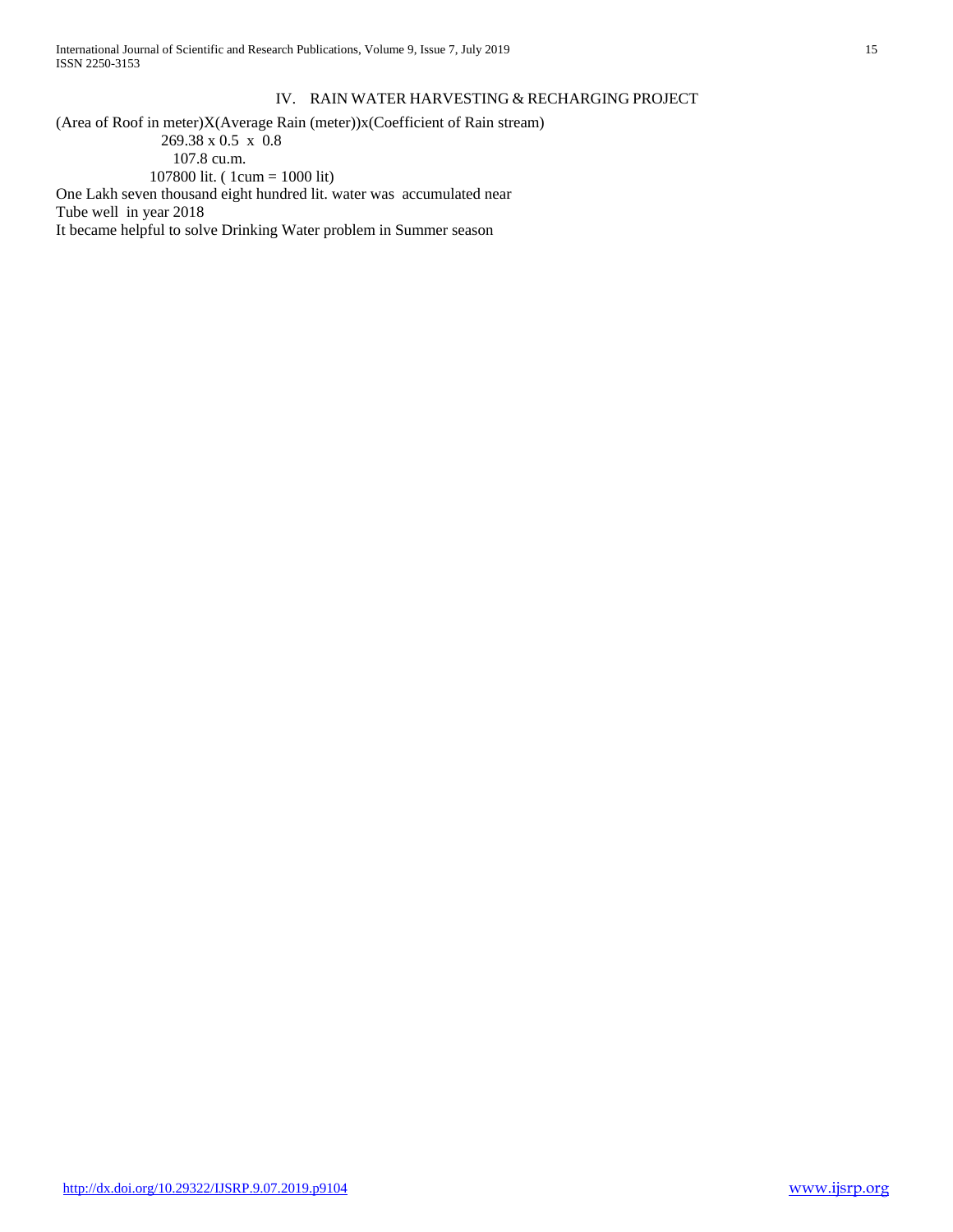